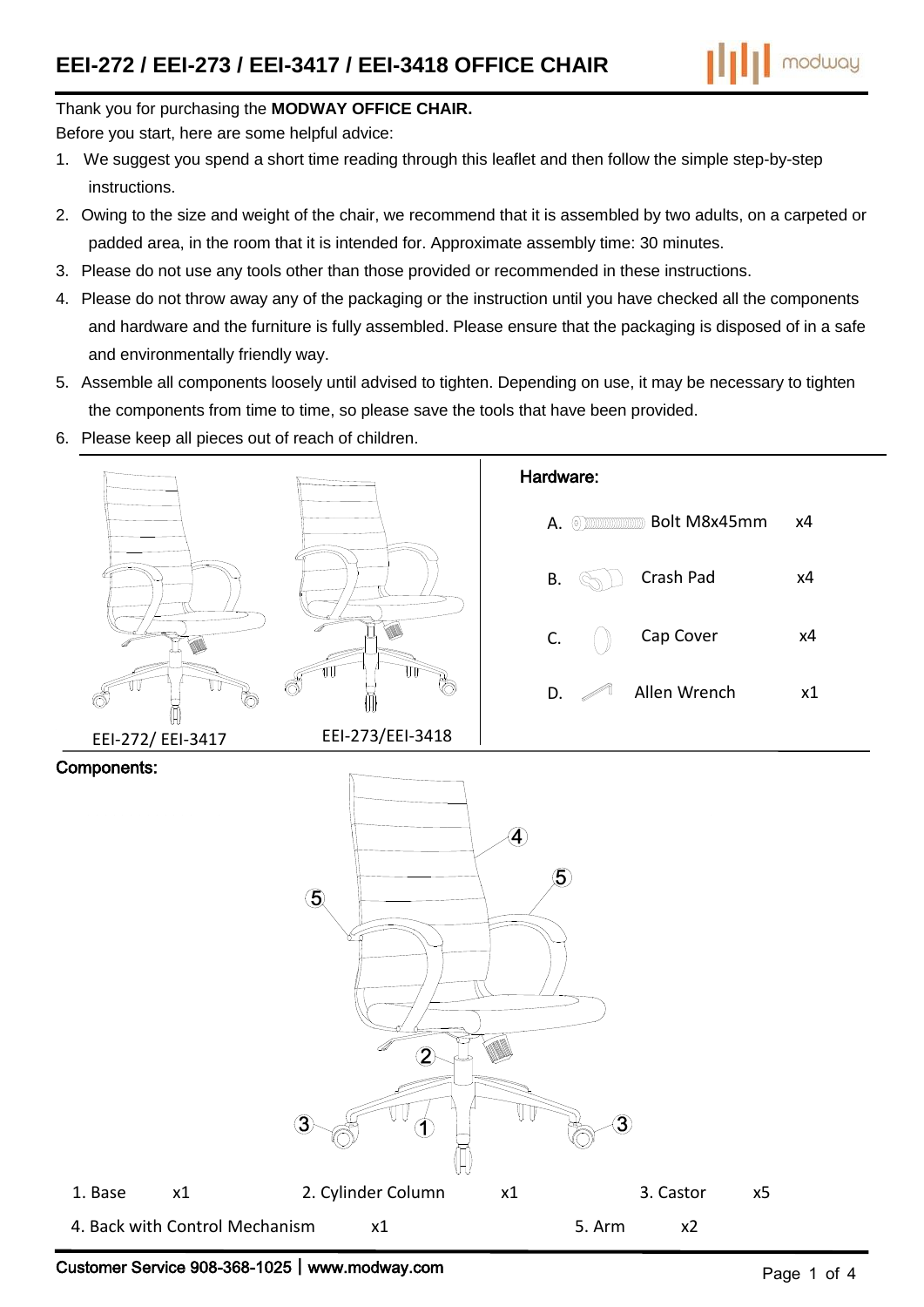$\left\| \right\|$  modway

#### **STEP 1:**

- 1. Please put **Base (1)** on a carpeted or padded surface.
- 2. Insert 5 pieces of **Castors (3)** into the **Base (1)** as shown by hand.
- 3. Repeat the same steps for the remaining 4 pieces of **Castors (3)**.



#### **STEP 2:**

- 1. Carefully turn over the assembled **Base (1)** from step 1.
- 2. Insert the **Cylinder Column (2)** as shown.

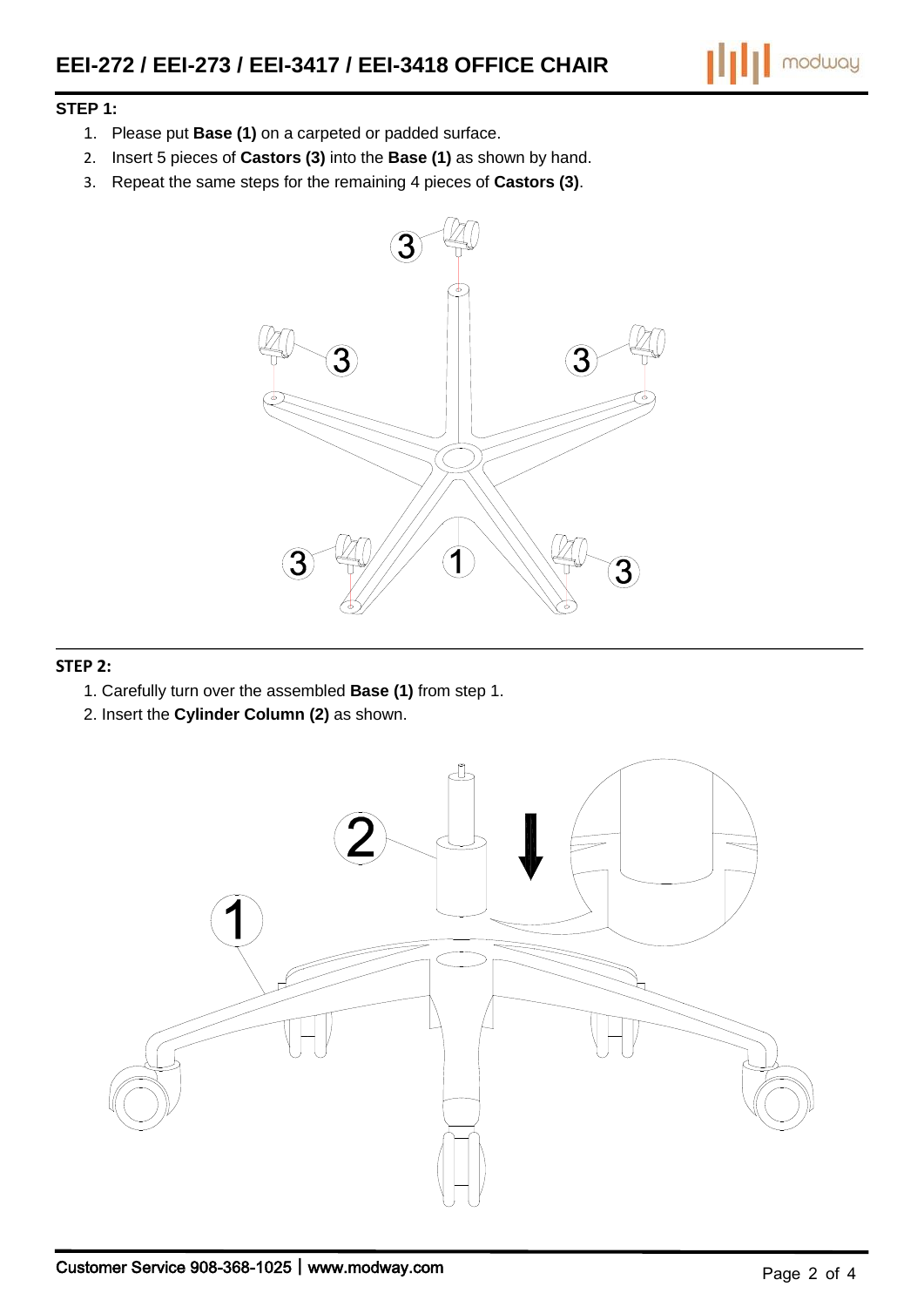

## **STEP 3:**

- 1. Attach 1 piece of **Arm (5)** to the **Back with Control Mechanism (4)** by using 2 pieces of **Bolts (A)** with 2 pieces of **Crash Pads (B)** as shown, Tighten **Bolts (A)** by using **Allen Wrench (D)** and attach 2 pieces of **Cap Covers (C)** to the holes on **Arm (5)** by hand as shown.
- 2. Repeat the same steps for another **Arm (5)**.



# **STEP 4:** Insert **Back with Control Mechanism (4)** into the **Cylinder Column (2)** as shown